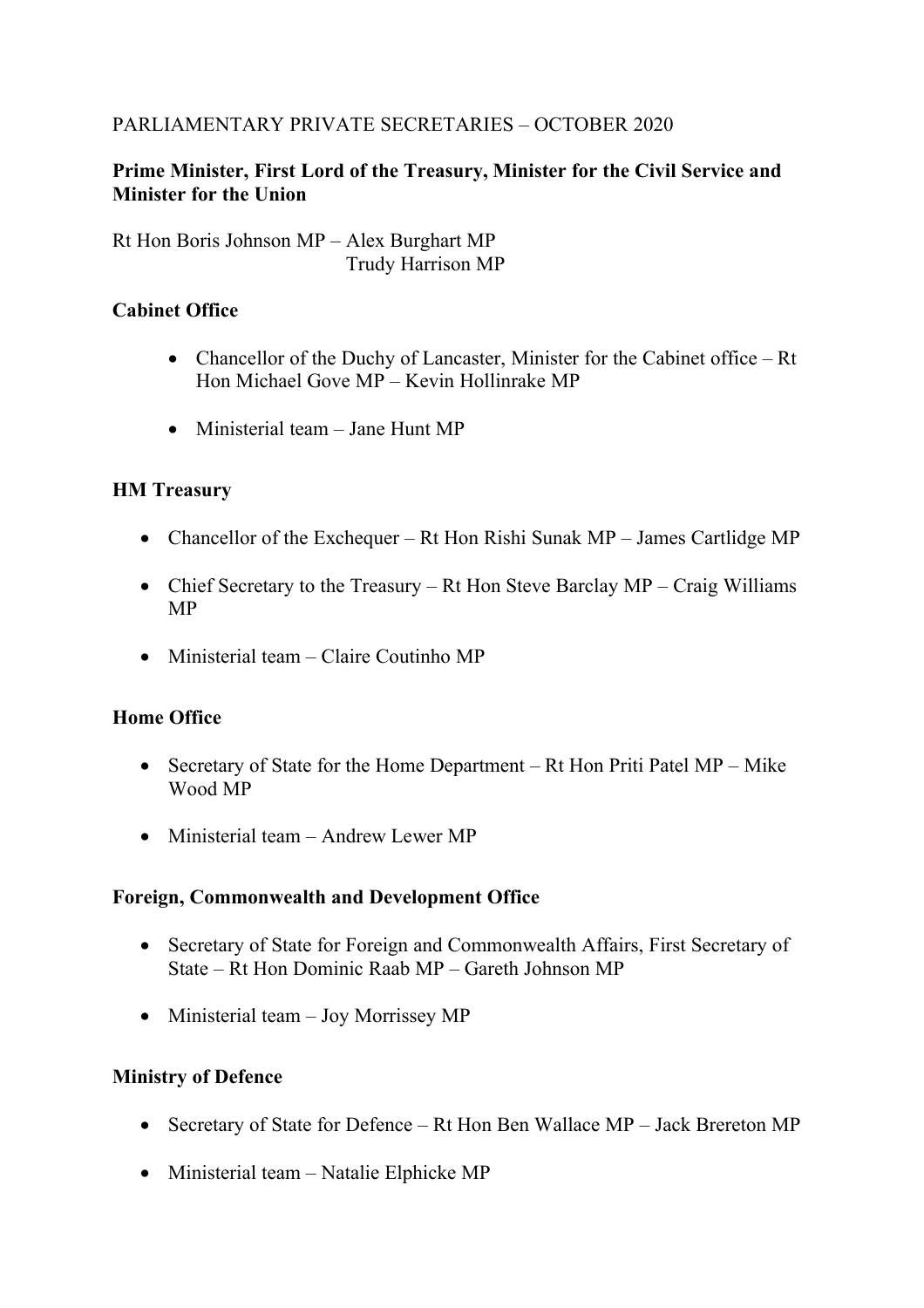# **Ministry of Justice**

- Lord Chancellor and Secretary of State for Justice Rt Hon Robert Buckland MP – Neil O'Brien MP
- Ministerial team Julie Marson MP

### **Department of Health and Social Care**

- Secretary of State for Health and Social Care Rt Hon Matt Hancock MP Steve Double MP
- Ministerial team Virginia Crosbie MP

# **Department for Business, Energy and Industrial Strategy**

- Secretary of State for Business, Energy and Industrial Strategy Rt Hon Alok Sharma MP – Jo Gideon MP
- Ministerial team Mark Fletcher MP

### **Ministry of Housing, Communities and Local Government**

- Secretary of State for Housing, Communities and Local Government Rt Hon Robert Jenrick MP – Andrea Jenkyns MP
- Ministerial team Jacob Young MP
- Ministerial team, focusing on homelessness Adam Holloway MP

### **Department for International Trade**

- Secretary of State for International Trade and President of the Board of Trade Rt Hon Liz Truss MP – Saqib Bhatti MP
- Ministerial team Suzanne Webb MP

### **Department for Education**

• Secretary of State for Education – Rt Hon Gavin Williamson MP – Scott Mann MP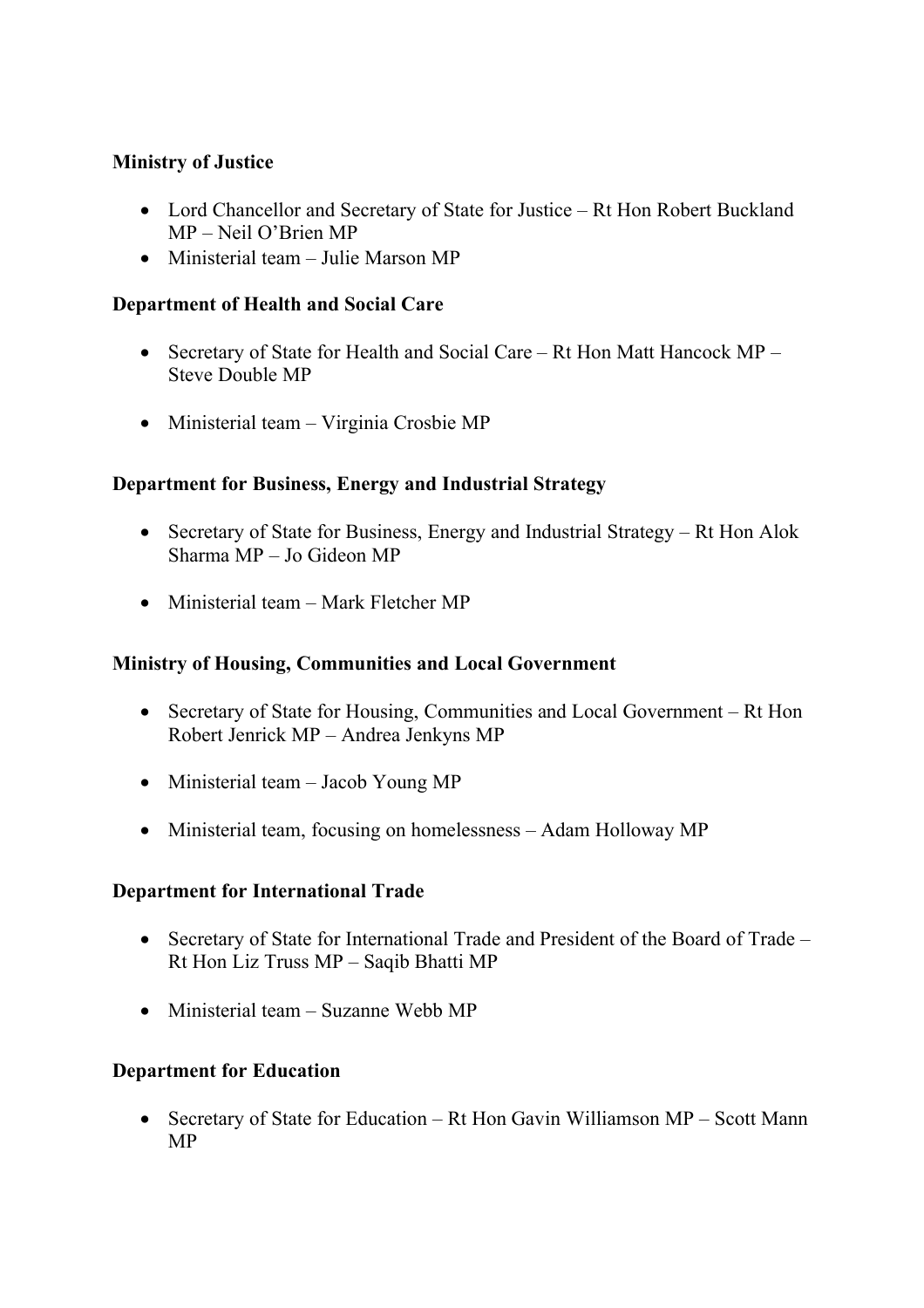• Ministerial team – Angela Richardson MP

# **Department for Environment, Food and Rural Affairs**

- Secretary of State for Environment, Food and Rural Affairs Rt Hon George Eustice MP – Caoline Ansell MP
- Ministerial team Fay Jones MP

### **Department for Transport**

- Secretary of State for Transport Rt Hon Grant Shapps MP Laura Trott MP
- Ministerial team Gagan Mohindra MP

### **Department for Work and Pensions**

- Secretary of State for Work and Pensions Rt Hon Therese Coffey MP Bim Afolami MP
- Ministerial team Flick Drummond

### **Scotland Office**

• Secretary of State for Scotland – Rt Hon Alister Jack MP – Ruth Edwards MP

### **Wales Office**

• Secretary of State for Wales – Rt Hon Simon Hart MP – Sarah Atherton MP

### **Northern Ireland Office**

• Secretary of State for Northern Ireland – Rt Hon Brandon Lewis MP – Sarah Dines MP

### **Department for Digital, Culture, Media and Sport**

- Secretary of State for Digital, Culture, Media and Sport Rt Hon Oliver Dowden MP – John Lamont MP
- Ministerial team Alicia Kearns MP

### **Office of the Leader of the House of Commons**